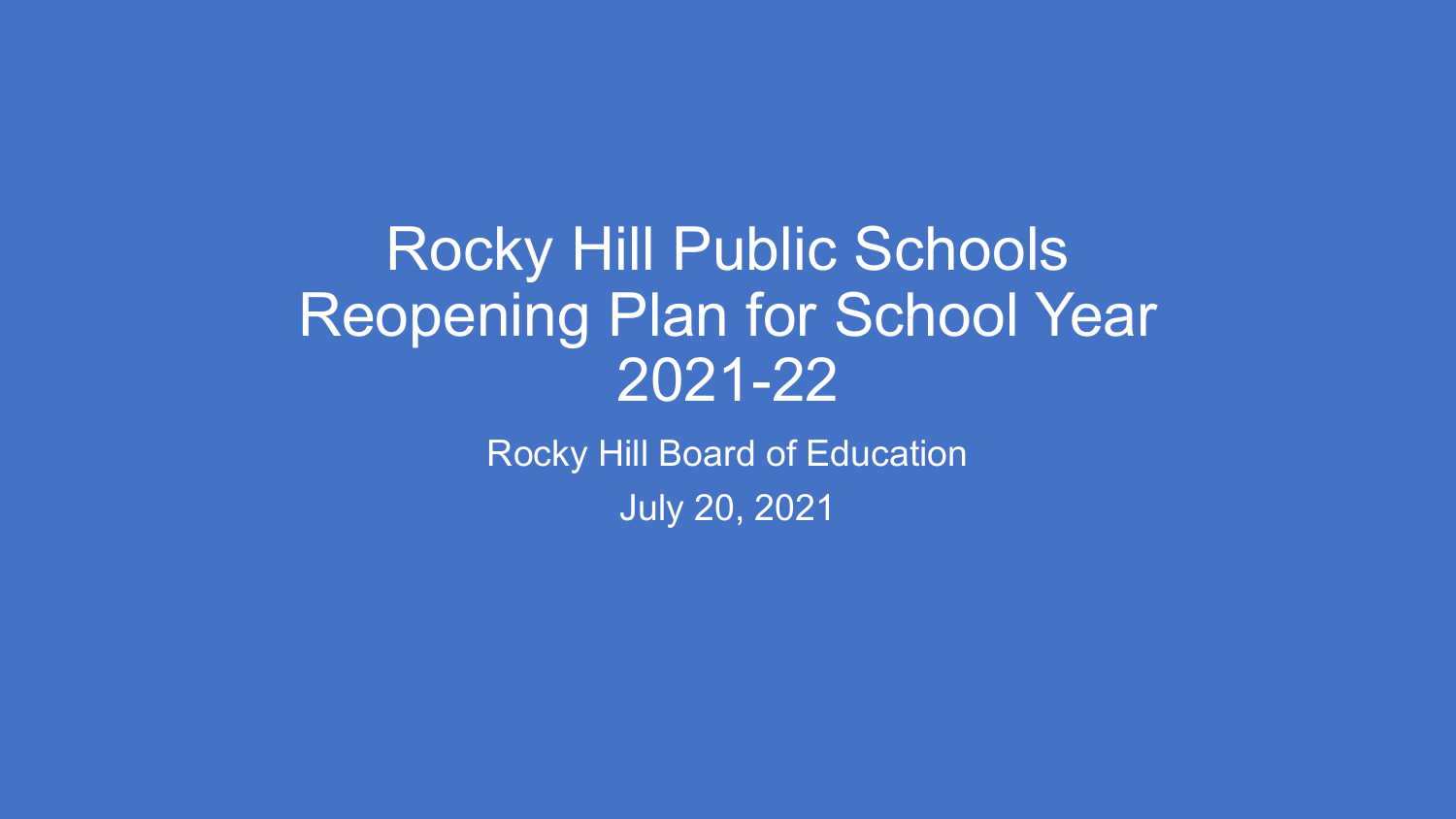#### Overview of CDC and State of Connecticut's Guidelines for Vaccinated and Unvaccinated Individuals

#### CDC Masking Recommendations

- •Masks in schools for unvaccinated individuals
- •No masks in schools for vaccinated individuals

State of Connecticut - Departments of Public Health and Education

- No stance on masks **in school buildings** as of July 20, 2021
- State officials anticipate providing recommendations within the next few weeks
- Anticipate mirroring CDC recommendations
- Masks are required on all forms of public transportation, for all individuals, including school buses, regardless of vaccination status.
- Masks not required outside for recess and physical education; however, distancing encouraged. Hand hygiene promoted before and after such activities.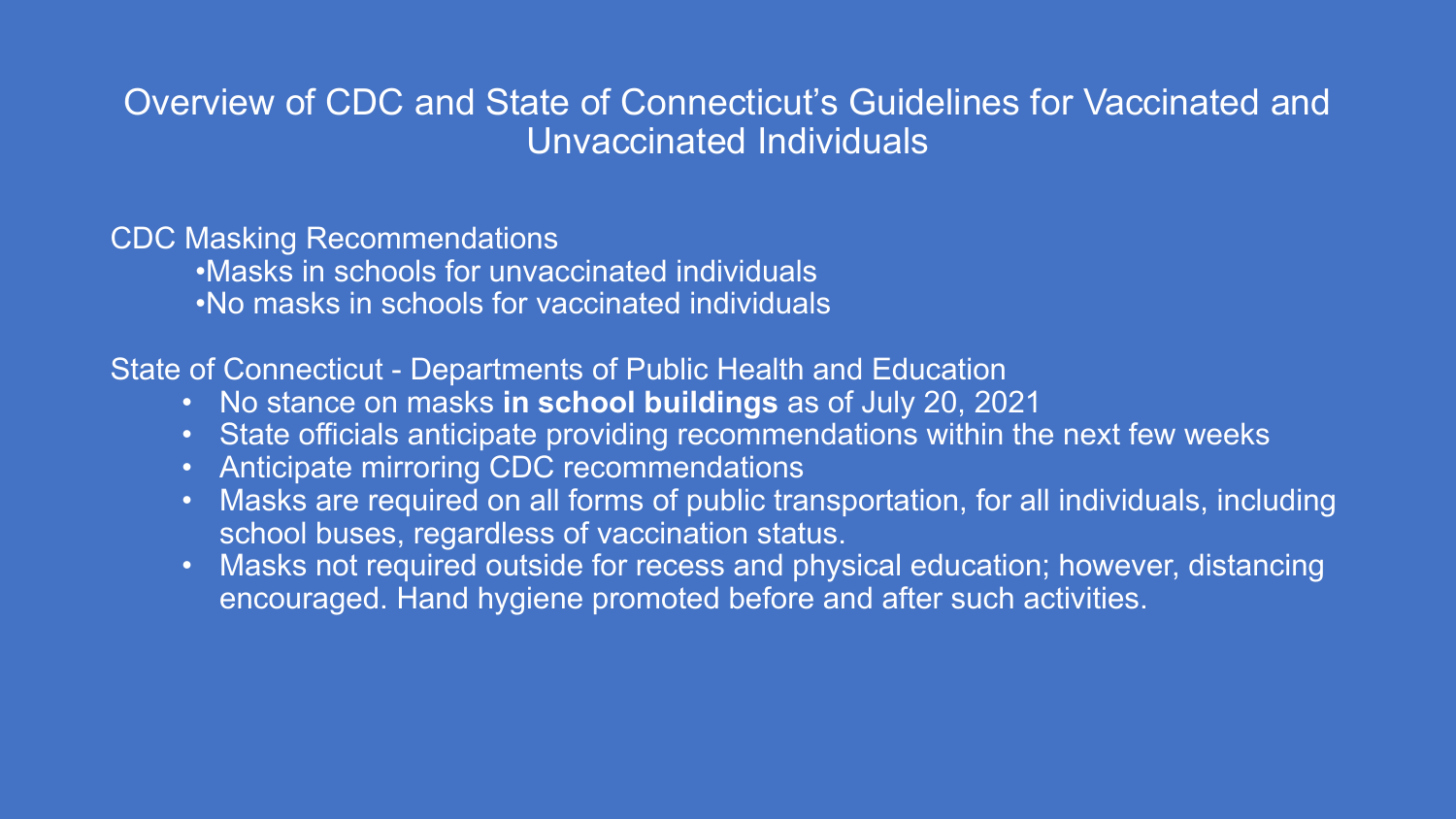### Vaccinations

- Vaccination (for those eligible) is the #1 prevention strategy available to school districts for mitigating the spread of the virus and maintaining in-person learning.
- Statewide Data for Vaccinations (at least one dose)
	- Ages 12-17 55%
	- Ages 12-15 49%
	- Ages 16-17 66%
- Full Vaccine Status 2 weeks after second dose (or after one-dose of J&J staff only)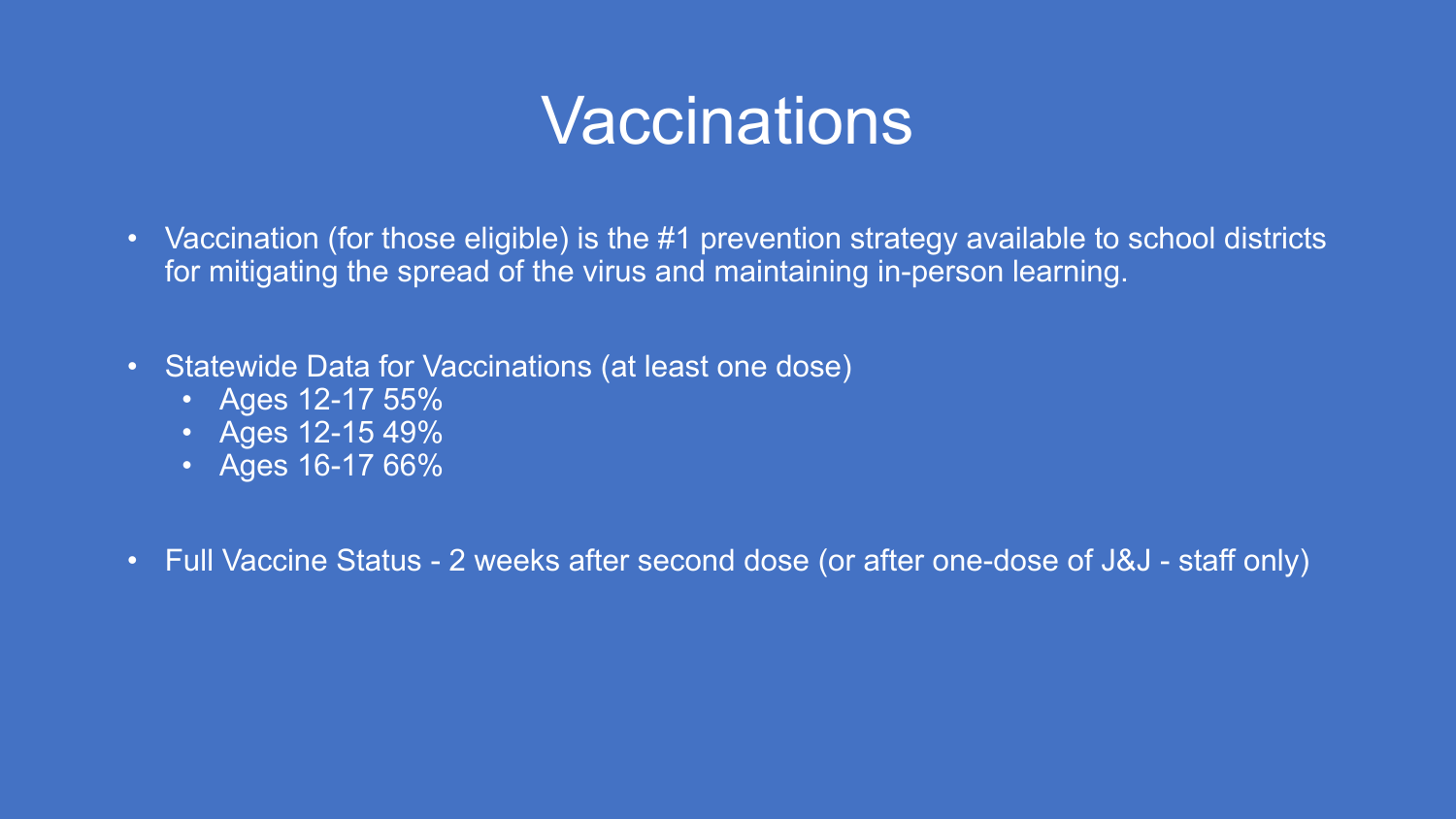# Distancing and Cohorting

- 3 feet recommended distance when feasible
- Cohorting can be relaxed if other mitigation strategies are in place
- Consider adding lunch waves to create more distance between unmasked children during lunch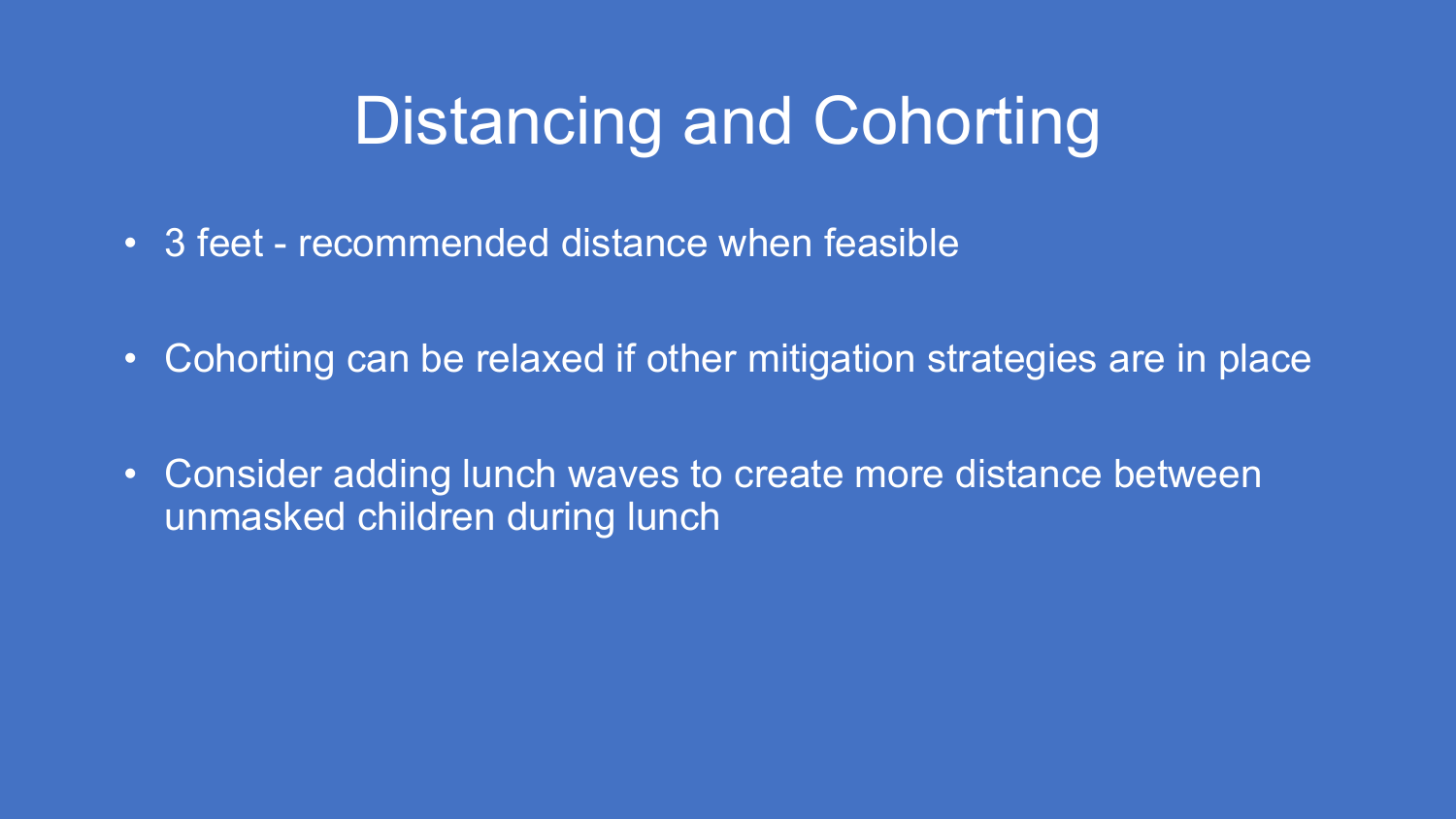# Cleaning, Disinfection, Hygiene

- Routine Cleaning Procedures are Recommended
- Continuous spot disinfection of high touch surfaces is no longer necessary
- Contaminated surfaces **are not identified** as a significant source of risk for transmission
- Food Services does not need to continue with single-use, disposable items
- Student and staff barriers not required will only be used if requested on an individual basis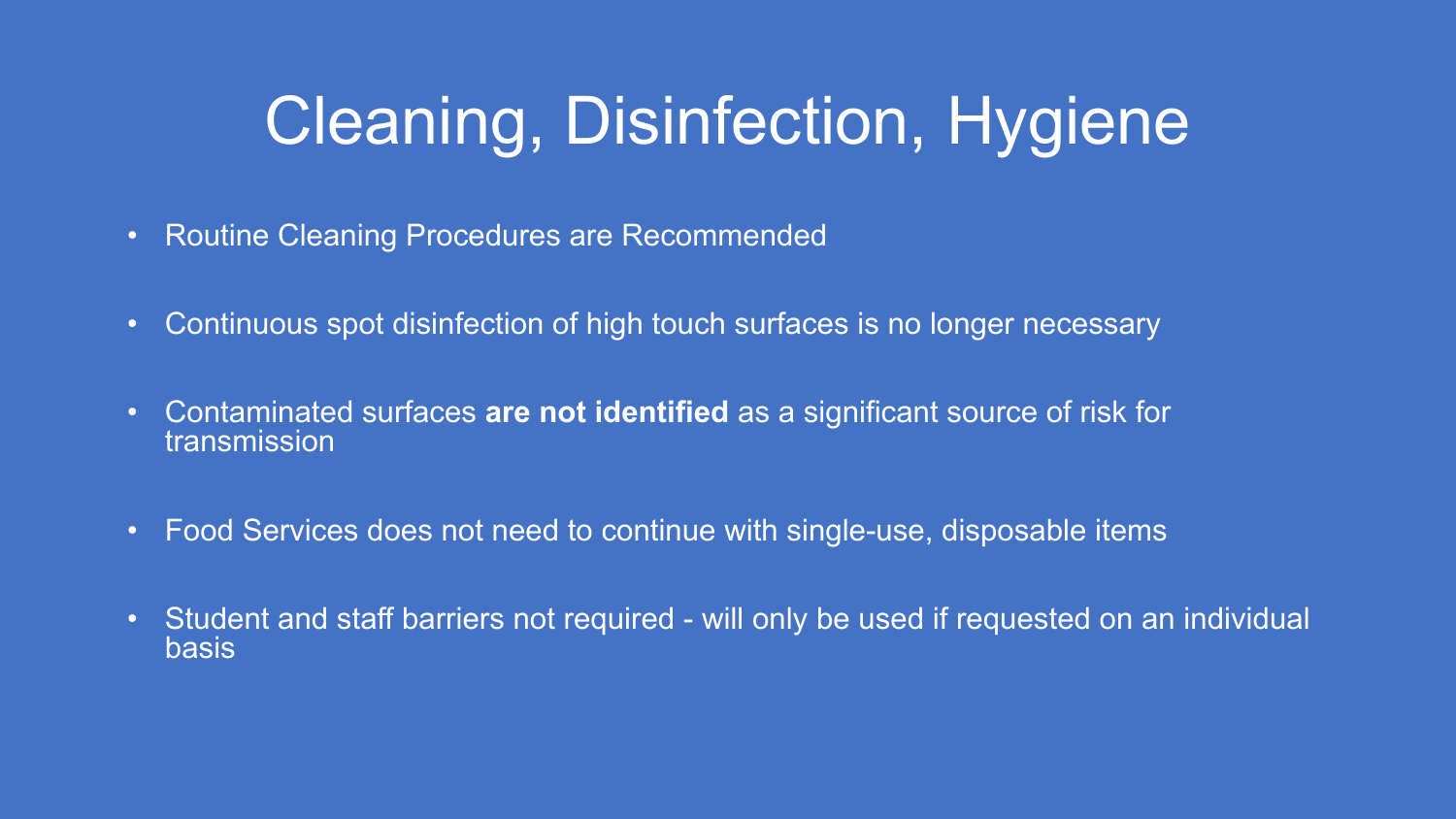## Isolation, Quarantine, Contacts

- Vaccinated Individuals are no longer required to quarantine following exposure if they remain asymptomatic
- Students seated at least 3 ft. from a confirmed case no longer need to quarantine based upon a classroom exposure (if the student remains asymptomatic and masks were in use by the positive student and the exposed student)
- Districts should emphasize identifying individual close contacts vs. exclusion of the entire class (this will require classroom seating charts)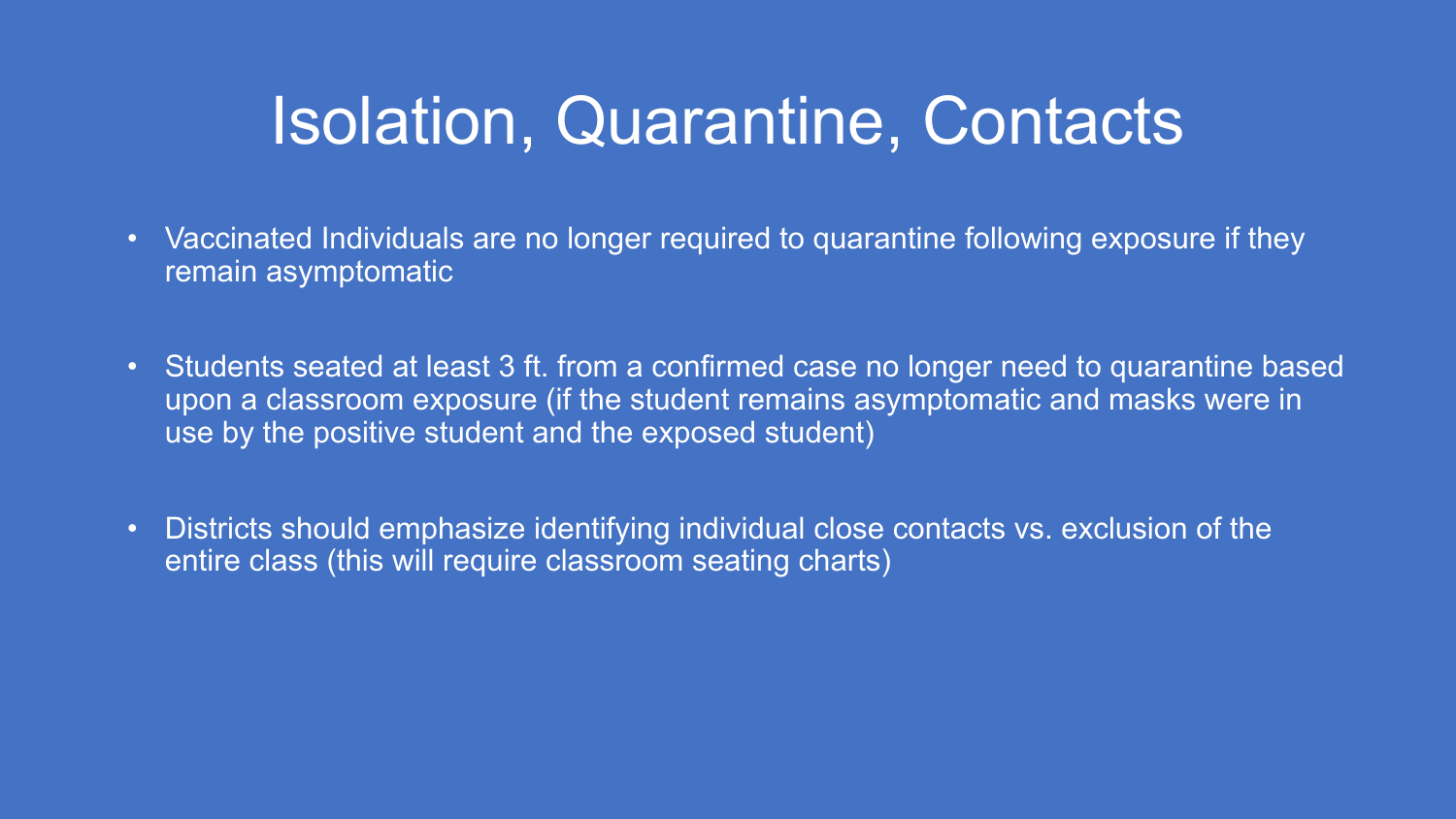### Sports and Other Extracurriculars

- Masking for unvaccinated individuals is advised when indoors or for any high-intensity activity (enhanced respiration) e.g., (football, ice hockey)
- Fall athletics should begin on time for SY 2020-21 with full seasons planned (applies to RHHS and GMS)
- Fully vaccinated students/staff do not have to quarantine from sports or other activities following exposure to a confirmed case if they remain asymptomatic
- The higher the vaccination rate on a team, the greater the likelihood that the team will continue to maintain regular practice and game schedules, and complete the season without interruption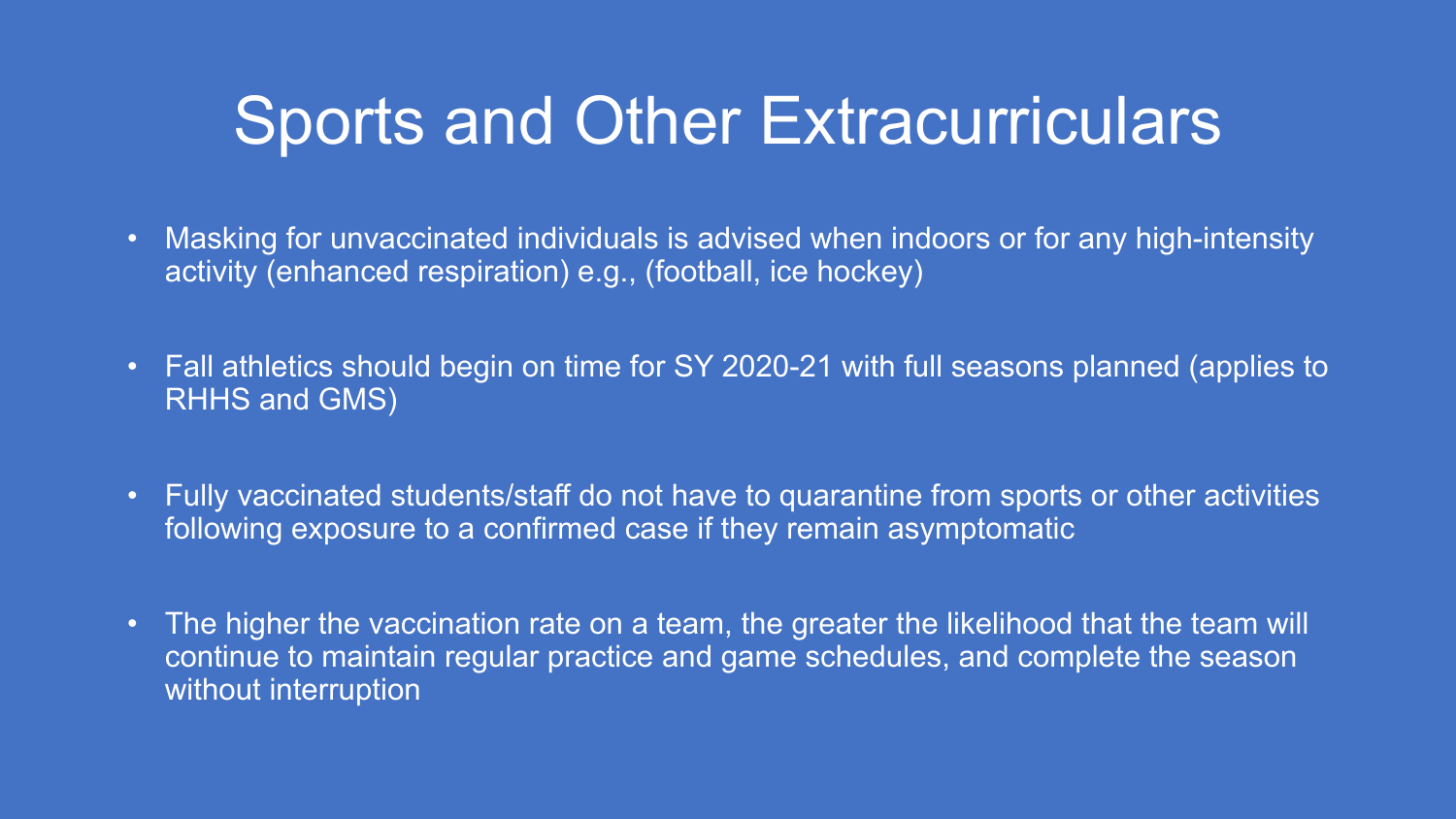#### American Rescue Plan Funded Positions for 2021-22 & 2022-23

- Floating School Nurse- will ensure appropriate nursing coverage for all schools
- Instructional Technology Support Teacher- will provide necessary support and coaching for teachers in all technology programs and district approved applications
- Instructional Tech-will support assistive technology districtwide as well as instructional technology within the curriculum office
- Preschool special education teacher- needed to respond to the significant increases in pre-school referrals to special education
- Credit recovery programs at RHHS are necessary to assist students with earning all required credits and graduating on time
- Athletic secretarial staff- will provide outreach to families as well as assist with COVID-19 protocols such as contact tracing and identifying close contacts
- Kindergarten paraprofessionals at Stevens and West Hill School assist with implementing social distancing and other mitigation strategies
- Secretarial staff in the curriculum office will assist with notifications to families regarding statewide assessments, EL assessments as well as assisting with increasing the number of students participating in statewide assessments
- Homebound instruction for students who are unable to attend in-person learning due to a medical diagnosis or a disability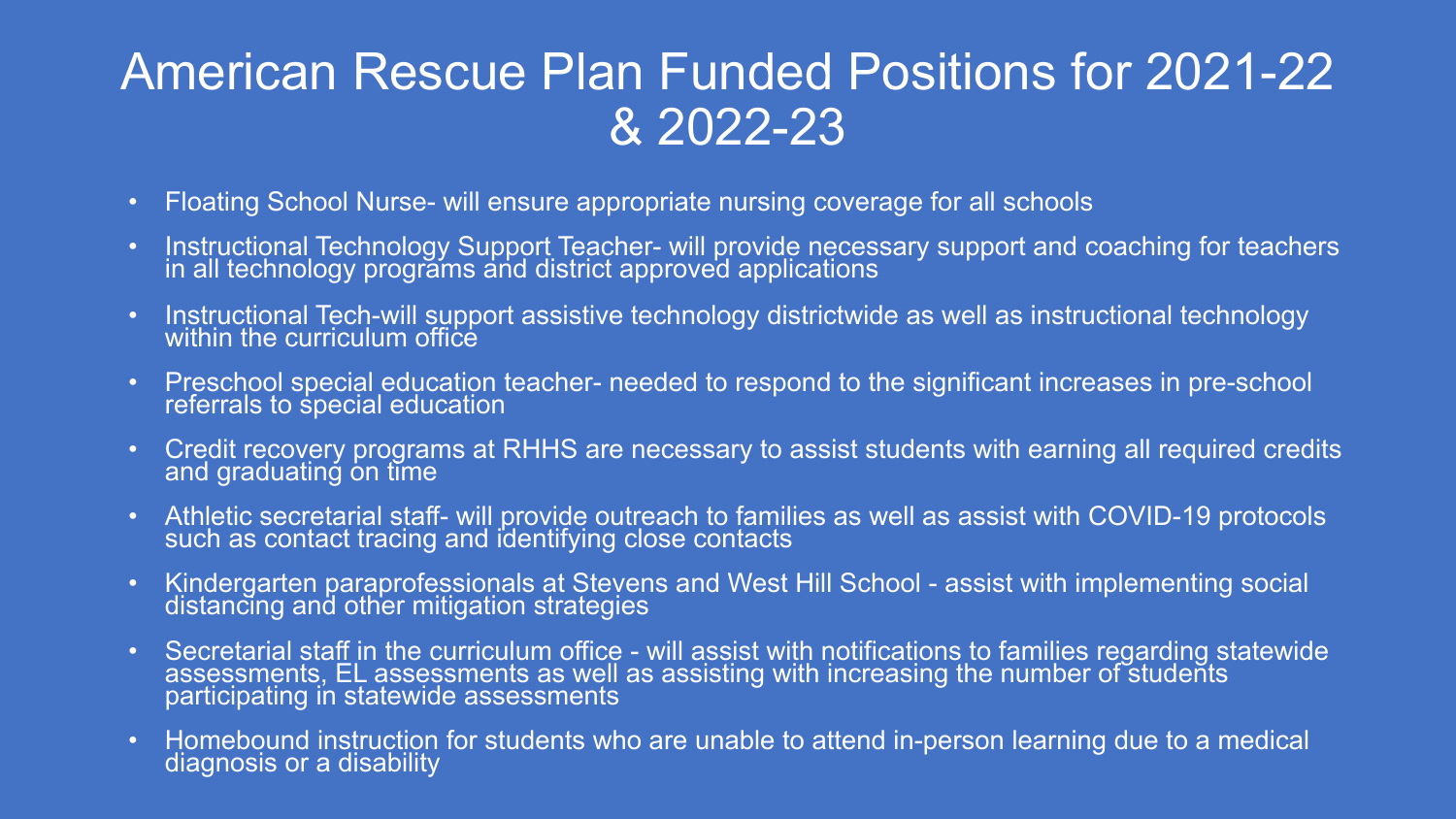#### Secondary School Schedules (RHHS & GMS) **Considerations**

Shared staffing requires coordination between the two schools.

GMS – Block A/B, Regular 8 Period Day or Modified Block Schedule – TBD • Regular 8 period day at GMS fills cafeteria with 200 students per lunch wave (remember, 40% of GMS students were remote last year).

- 8 period day eliminates scheduled mask breaks (if mask are required)
- Reduced Lunch Waves (100 students per lunch wave) requires beginning lunch at 8:54 a.m. and ending thè last wave at 1:56 p.m.
- A/B Block allows for lunches of 100 students per lunch wave.
- Modified Block Periods 1, 2, 3, and 8 meeting every day for 43 minutes
- Periods 4,5,6, and 7 meeting on the A/B rotation (every other day) this allows for lunch waves of roughly 100 students (½ of each grade level in separate waves). Lunch would begin at 10:26 and end at approximately 1:30 p.m.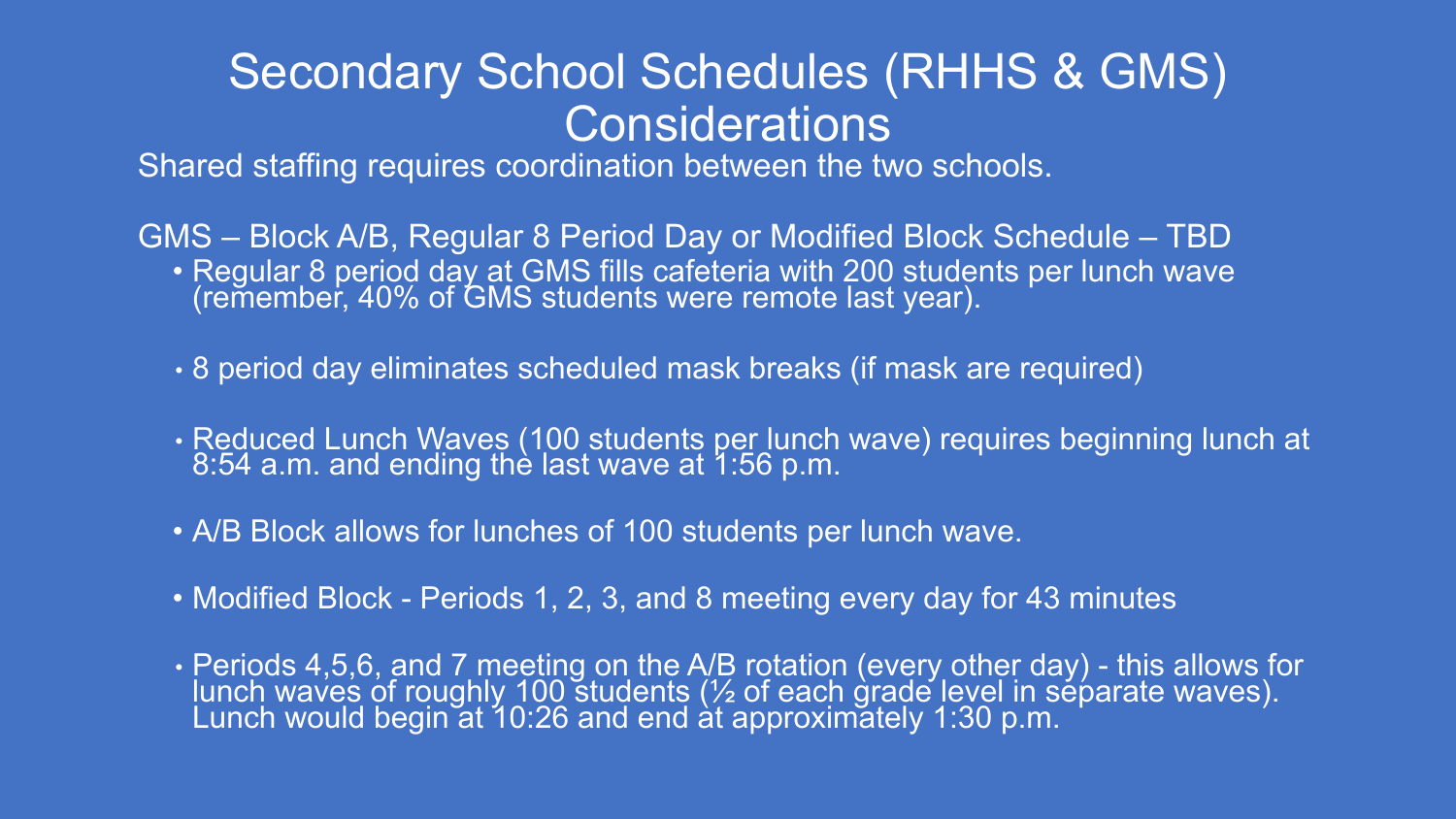### Rocky Hill High School

•RHHS – Planning to Run A/B Block Schedule

• A Day – Periods 1, 2, 3, 4 & 5 (1/2 period)

• B Day – Periods 5 (1/2 Period), 6, 7, 8, & 9

• Lunch Waves will be reduced by the use of the multi-purpose room in addition to the cafeteria (four lunch waves - roughly 100 to 80 students in each space during lunch).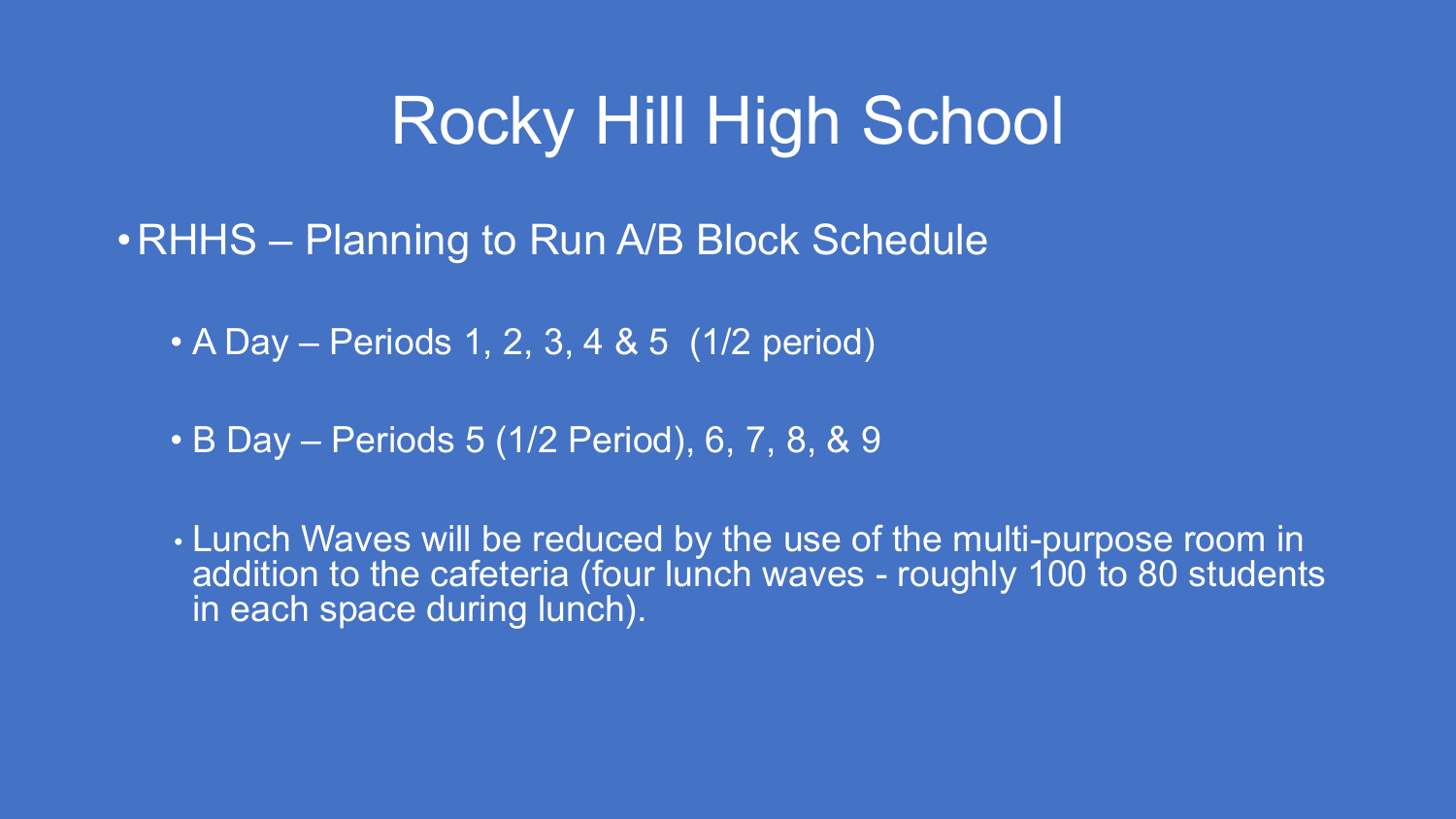## Meet & Greet and Open Houses **Expectations**

- Meet and Greet and Open Houses
- Should be able to be held in typical fashion; however, all attendees should be required to wear masks (district cannot verify vaccine status of all participants)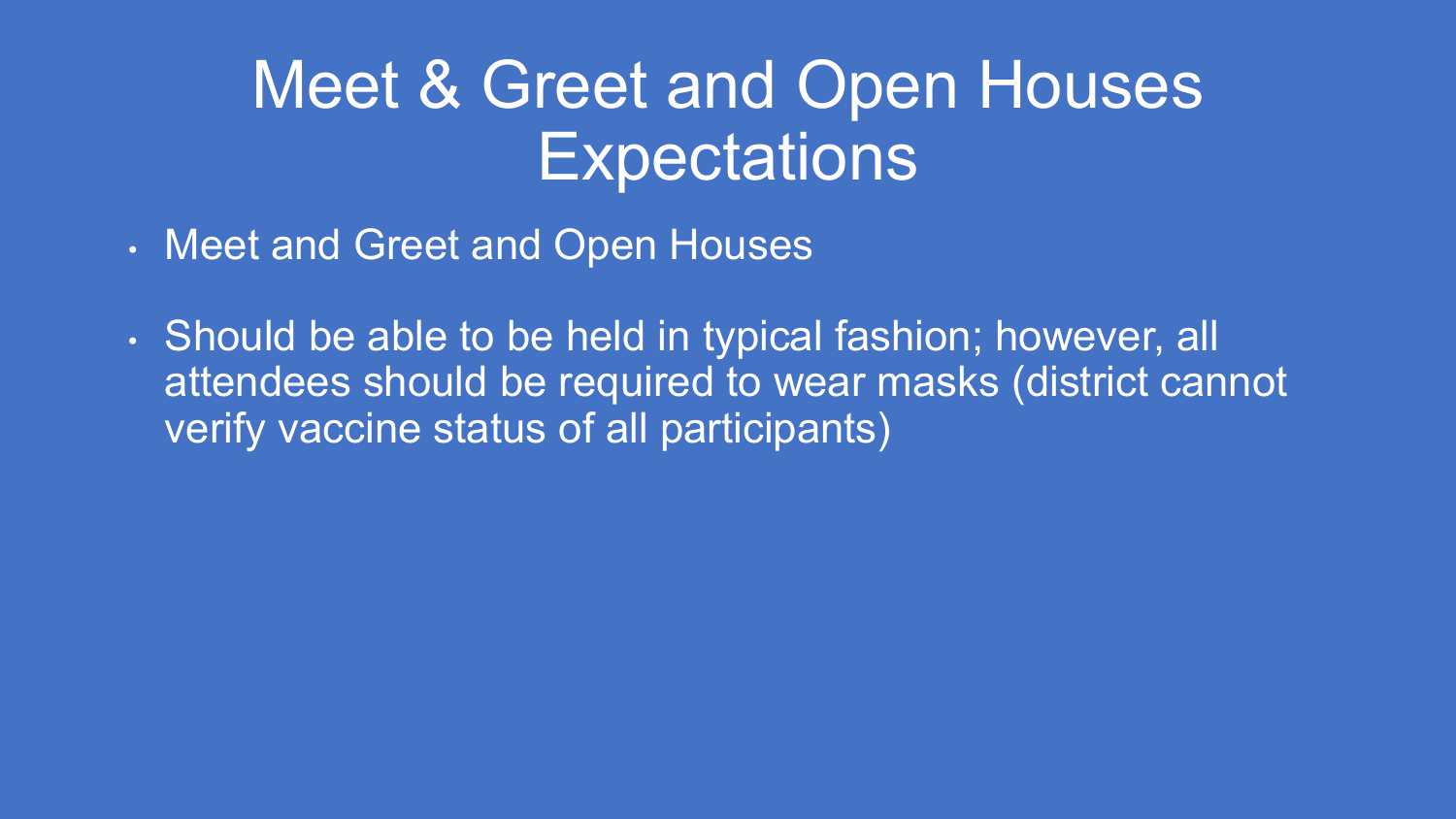# Primary School Breakfast Programs and After-School Programming

- Proposal to pilot breakfast programs at West Hill and Stevens
- No charge for all students (2021-22 SY only)
- Grab-n-Go (granola bars, muffins, cheese sticks, beverage)
- Focus needs to remain on opening schools safely for all students (100%) to participate as in-person learners
- Administration could approach the Town or another outside agency to investigate feasibility of starting a program after schools open (late fall early winter)